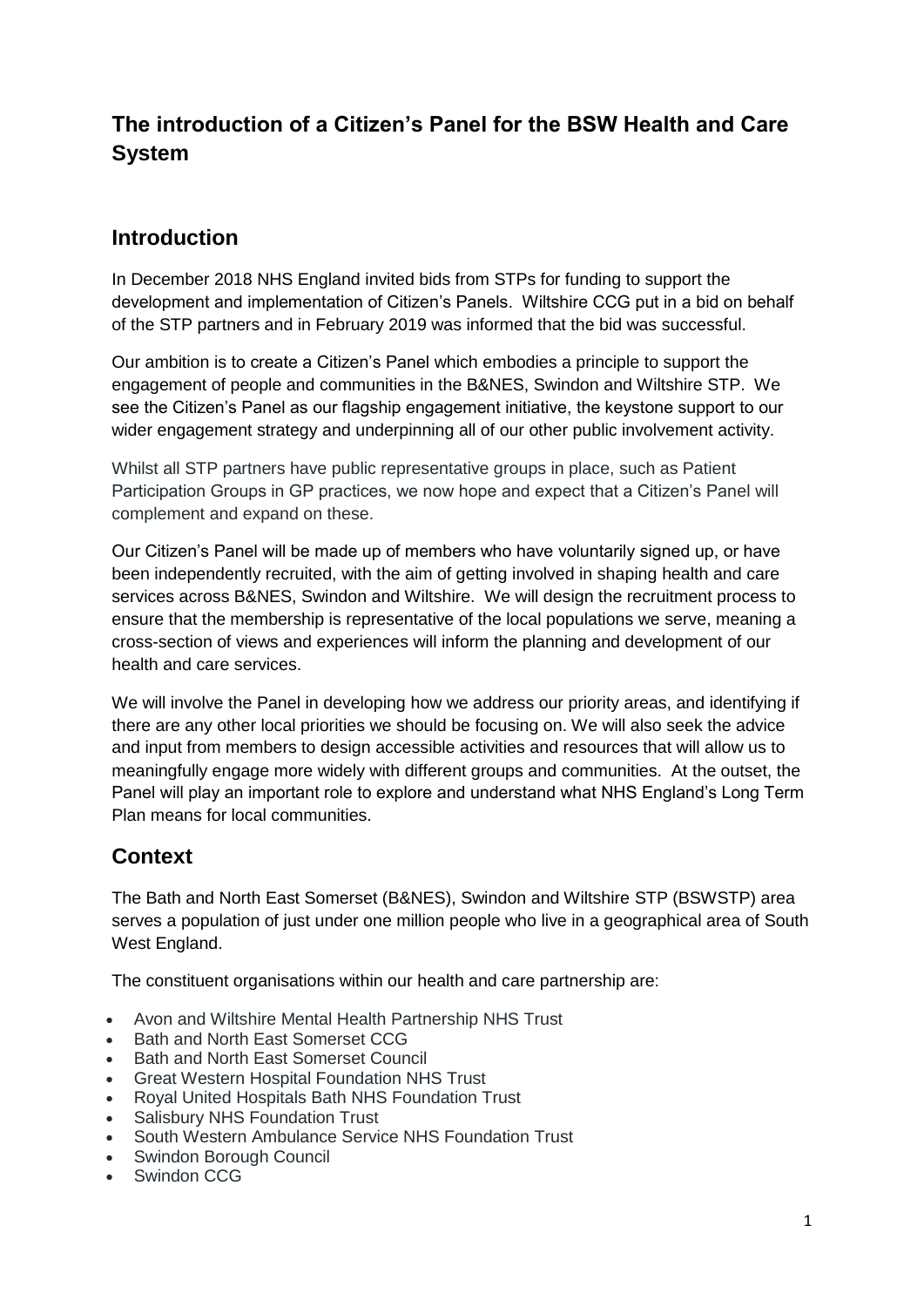- Virgin Care
- Wiltshire CCG
- Wiltshire Council
- Wiltshire Health and Care

BSWSTP has initiated some large projects which have been supported by pre-engagement with the public as well as full public consultation. Examples of this include the current consultation on proposals to transform maternity services across BSW: Transforming Maternity Services Together. In 2018 we successfully delivered a new integrated urgent care services across BSW and over the next few months we expect to embark on preengagement to support the transformation of mental health services across the patch. To date, public engagement activity has been successfully supported by the Communications and Engagement teams of all three CCGs, with input and support from partner organisations and with our respective Healthwatch organisations.

We are very keen to strengthen and enhance the conversations and engagement we have with the diverse population and communities covered by our entire system.

### **Objectives for our Citizen's Panel**

We work with a range of local support groups and third sector organisations and have made some progress in diversifying the communities we engage with. However, we know that in spite of best efforts, the majority of our 'interested public' are self-selecting and volunteer themselves to take part in various engagement groups. There are specific groups who we have struggled to reach out to, or whose involvement is adhoc and difficult for us to sustain. We are keen to develop our system-wide approach to engagement and involvement to ensure that our understanding of people's views and experiences of accessing health and care services is fully representative of our population.

The priority areas we have identified in our STP strategies are:

- Creating locality-based, integrated teams supporting primary care networks in the community .
- Promoting prevention at scale, to help people to stay healthy and avoid getting unwell.
- Developing an efficient infrastructure to help us to work differently to deliver new models of care in an integrated health and care system, most particularly through the development of Primary Care Networks in line with the NHS Long Term Plan, which will require a change of conversation with the public.
- Establishing a flexible and collaborative approach to the primary care workforce, whereby primary care services will be provided by a variety of health care practitioners.
- Enabling better collaboration between acute providers and commissioners: in order to effectively deliver our priorities, our partnership is in the early stages of development to an integrated care alliance which will support outpatient services in the community.
- Reducing health inequalities.
- The Transformation of Mental health services across the BSW system.

We will involve the Panel in developing how we address our priority areas, and identify if there are any other local priorities we should be focusing on, including elements of the NHS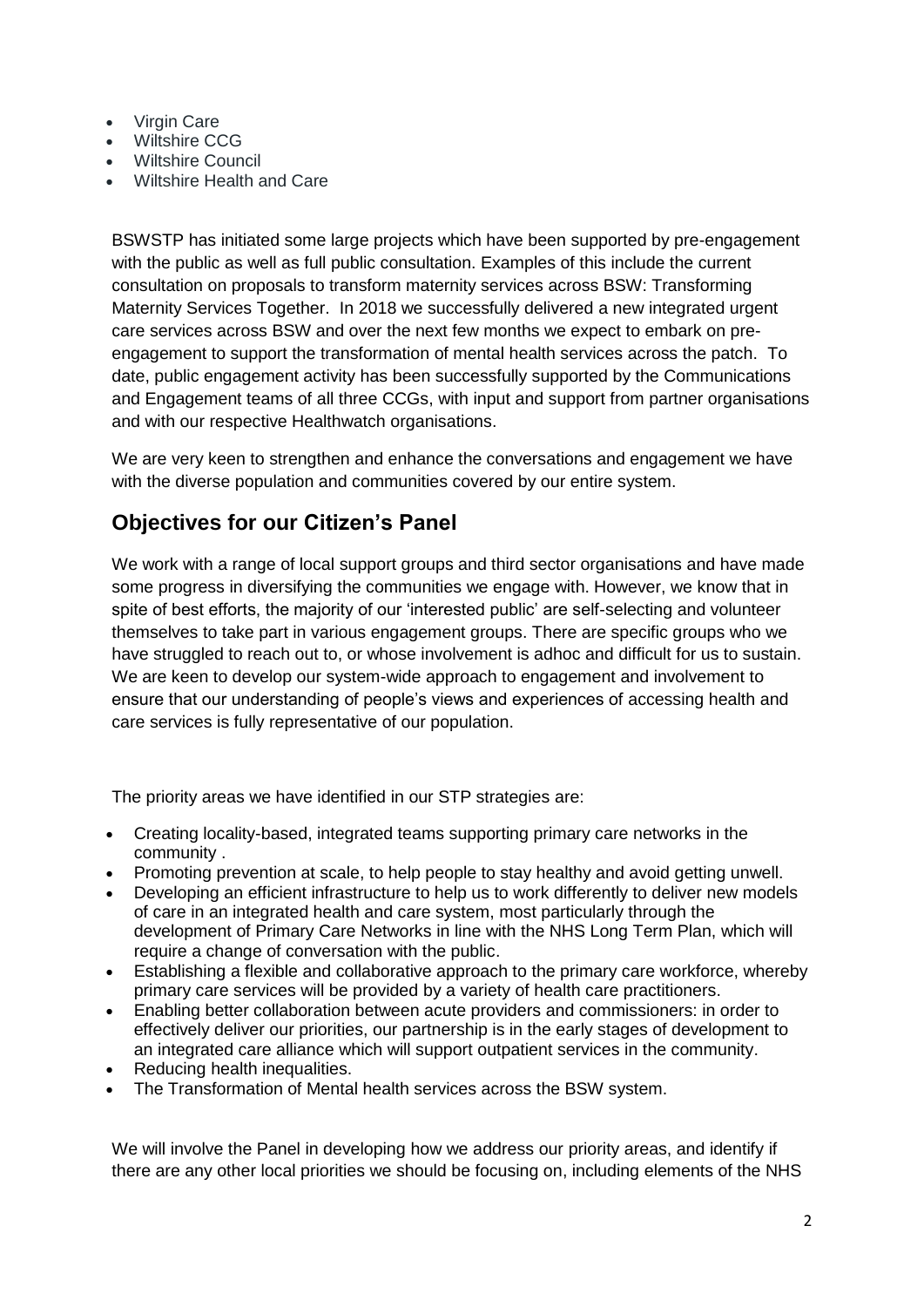Long Term Plan. We will also seek the advice and input from members to design accessible activities and resources that will allow us to meaningfully engage more widely with different groups and communities.

### **Stakeholder engagement**

It is our intention to involve partner organisations within our **health and care system** (including our three local authorities) in the planning and development of our Citizens' Panel and the Panel will be shared by all partner organisations in order to gain best value from the funding available. This will enable us to manage the ongoing costs, and ensure that our engagement activities remain varied and consistent with the BSWSTP overarching strategy. We envisage that we will share the resource needed to manage the Panel in order to utilise the Panel in the most meaningful way. We will agree evaluation measures and desired outcomes, for example recruitment targets, at the start of the project and monitor progress throughout so we can adjust our approach to maximise the success of the Panel.

We will identify roles and develop a sustainable process and 'team approach' that allows us to engage regularly with members of the Panel, ensuring they have a meaningful experience and can fully access opportunities to share their views.

It is intended that the panel will be an invaluable resource for all our partners whilst assuring compliance with data protection legislation.

We have initiated talks with BNSSG (Bristol, North Somerset and South Gloucestershire) STP to draw on their experience, having set up their Citizen's Panel: Healthier Together.

We have the support of leadership across the STP for the establishment of a Citizen's Panel and understand it will be important to maintain and grow this support for the Panel to be effective and thrive.

### **Set up and recruitment**

We are in the process of procuring a market research agency to support us in recruiting our Citizen's Panel, following established procurement guidelines.

Service specifications and core requirements are being fed into the procurement process, which include:

- mapping our population across BSW with reference to the three JSNAs
- highlighting minority and seldom heard groups from the mapping information
- identifying preferred recruitment methods using shared learnings
- agreeing the role of the agency in set up, recruitment and following the launch of the panel.

### **Launch**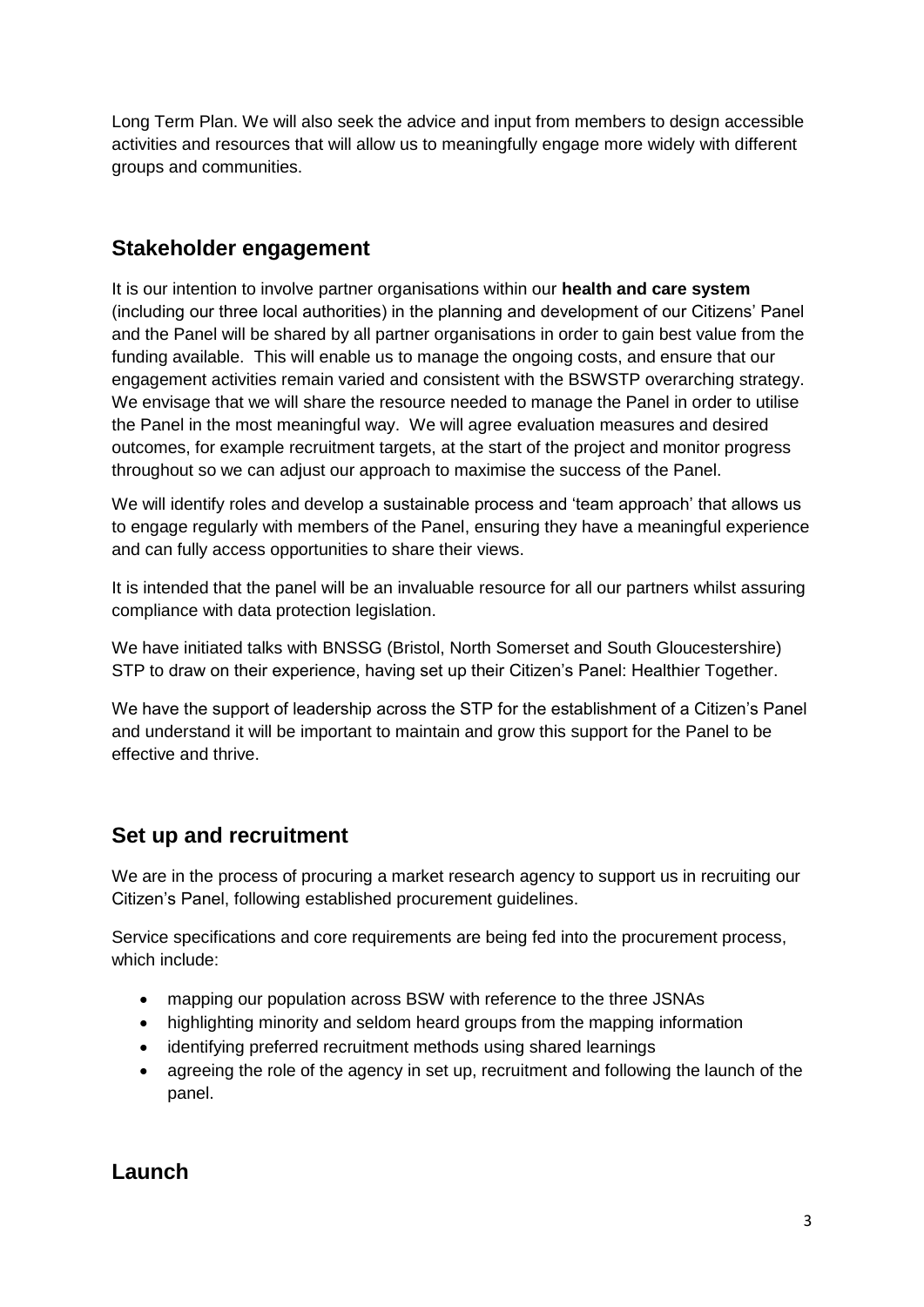Once panel members are selected we will issue a BSW press release to share the details of the panel, why we set it up, what aims to do, how people were recruited etc.

At the launch of the Panel we need to demonstrate a programme of surveys to show panel members what they will be engaging on and when in the coming year.

We intend to explore a tactic used by Surrey Heartlands STP to encourage and incentivise participation through the donation of 50p to a charity related to the survey subject for each survey completed.

#### **Planned survey areas**

Initial planned survey areas will relate to the current health and care system issues facing our BSW population. We will identify these survey areas by working collaboratively, keeping in mind that the Panel should be used to test attitudes and behaviours so areas for survey need to reflect that and be relevant across the region.

The first survey will include more in-depth demographic questions to help us understand our Panel and enable us to target population segments in future surveys.

We will have a mechanism in place for people or groups within our organisations to request a survey on an identified topic to be submitted to the Panel. This will involve working with them to understand the research objectives and to create themes which will lead to the production of the survey.

We understand that for some of our population English is not their first language and the Citizens' Panel might not be the best ways to gather their views. Where this is the case we will use other approaches to augment the panel approach such as workshops and group conversations.

We will ensure each survey is checked and tested thoroughly and once issued we will set a reasonable fieldwork period and send out reminders to panel members during this period.

The findings from surveys undertaken will be reported back to each panel member.

We will use the Healthwatch Toolkit to help us to understand what any Long Term Planrelated surveys might look like, so that we can develop this understanding through future surveys.

#### **Expectation of membership**

We will be clear at the recruitment stage about what is expected of our Citizen's Panel members and what they can expect from their membership, including frequency of involvement and type of interaction. We expect our recruited participants to be invited to a rolling and varied programme of involvement, including regular surveys, in-depth focus groups, workshops and other activities, which we will evaluate regularly through members' feedback. We will ensure the Panel remains representative of our population by renewing it frequently.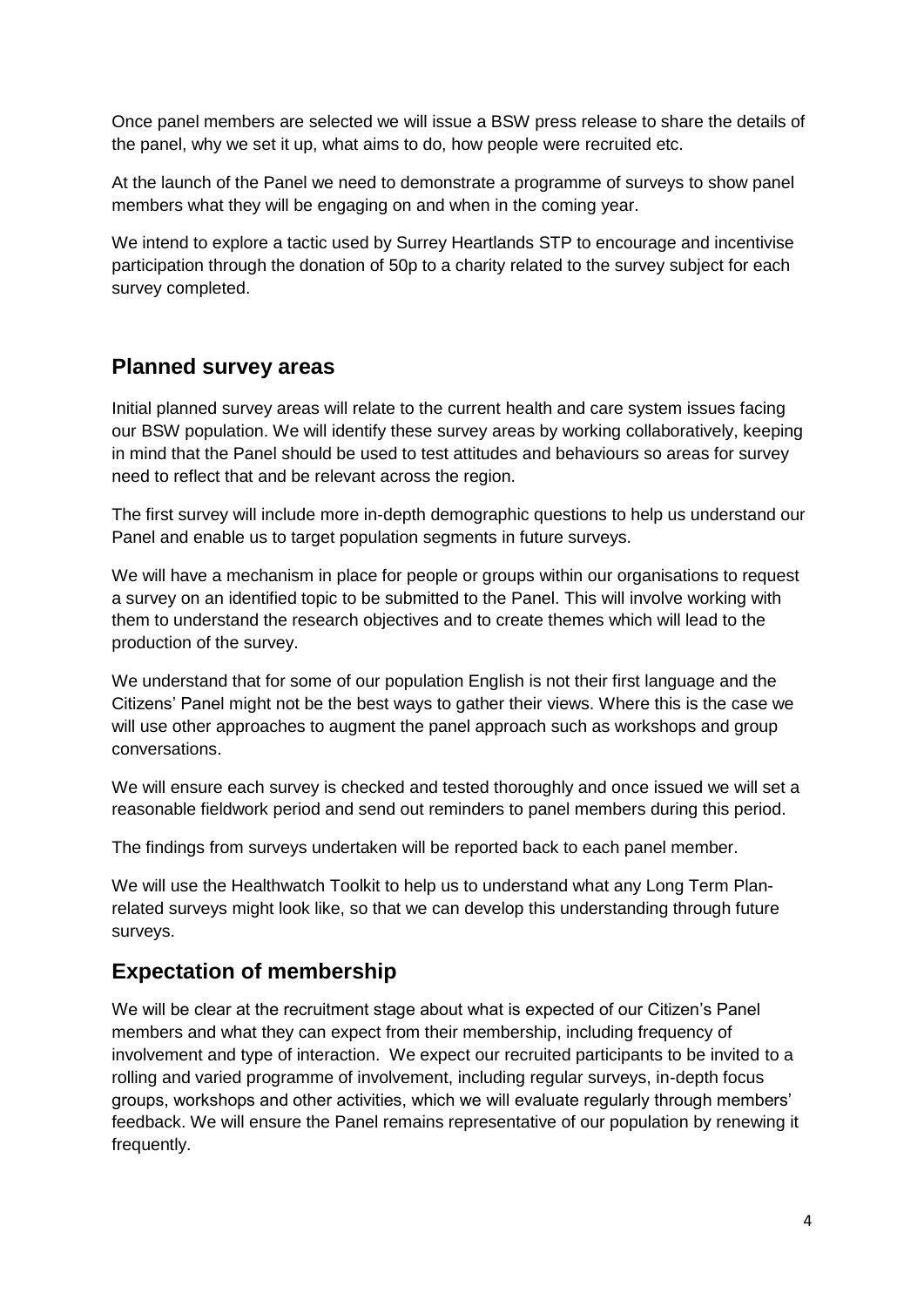#### **Review and evaluation**

We plan that the review and evaluation of the data gathered from Panel surveys and activities will be included in the contract deliverables for our appointed agency.

We will identify a function within our Communications teams to take responsibility for review and evaluation of the effectiveness of our Citizen's Panel.

#### **Resourcing the panel**

We anticipate the funding will allow us to:

- Dedicate initial staff time to agree the parameters of the Citizen's Panel, the cross-STP processes for establishing and maintaining the Panel and the procurement process and information required to recruit a market research agency to establish and run the Panel.
- Commission a recruitment agency to recruit Panel members, with demographically representative postal, online and face-to-face recruitment methods throughout the BSW area.
- With the agency develop an engaging and impactful visual identity for the Citizen's Panel, cover printing/digital costs and recruitment materials and potentially to commission some paid-for local advertising (online/offline) to support recruitment.
- Determine a varied programme of activities and involvement over the course of 2019/20.
- Develop a programme of development and training for members to help ensure they/we get the most out of their involvement.
- Cover venue costs for Panel meetings and member travel expenses.

| <b>Risk</b>                                                       | <b>Mitigation</b>                                                                                                                                                                            |
|-------------------------------------------------------------------|----------------------------------------------------------------------------------------------------------------------------------------------------------------------------------------------|
| Purdah is approximately six weeks leading<br>up to Thursday 2 May | Do not launch or issue a survey during the<br>Purdah period.                                                                                                                                 |
| Lack of engagement from the public when<br>recruiting the panel   | Have a clear, meaningful narrative around<br>why B&NES, Swindon and Wiltshire are<br>working together and our future<br>vision/priorities across the STP in line with<br>the Long Term Plan. |
| Lack of engagement from those who are<br>recruited to the panel   | Make information accessible and our<br>approach clear and meaningful.                                                                                                                        |
| Engagement fatigue                                                | Make sure we are clear with panel<br>members from the outset about their<br>expected involvement.                                                                                            |
|                                                                   | Talk with other health organisations such as<br>Healthwatch who are likely to engage with                                                                                                    |

### **Risks and mitigations**